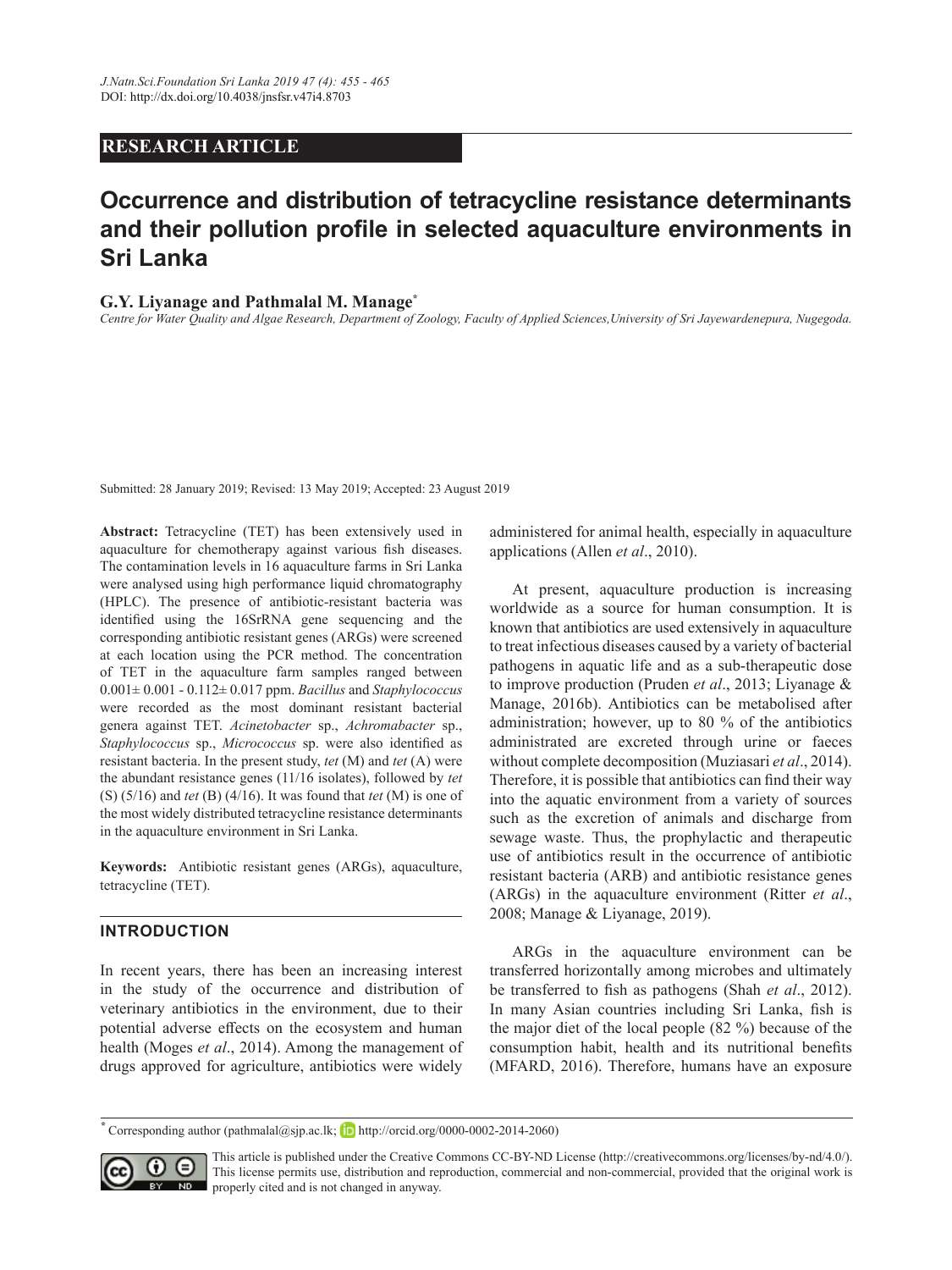risk to ARB and ARGs *via* ingestion of contaminated aquaculture food and water use. Tetracycline (TET) has been extensively used in aquaculture for chemotherapy against fish diseases such as fin rot and skin ulcers (Mortazavi, 2014), and TET resistant (TETr) bacteria were reported in fish pathogens and environmental bacteria (Ajayi *et al*., 2013). *Aeromonas, Proteus* (Vincent *et al*., 2015) and *Pseudomonas* (Nikokar *et al*., 2013) have been reported to carry the resistance genes to TET.

Resistance to TET occurs *via* two primary mechanisms; one is the energy dependent efflux of TET and the other is production of ribosomal protection proteins (RPPs) (Kim *et al*., 2004; Zhu *et al*., 2013).

To regulate antibiotic usage, some monitoring programmes for antimicrobial resistance have been established in Europe, North America and Latin America (Harbarth *et al*., 2015). However, little information about the status of antibiotic contamination and ARGs is available in Sri Lanka. The annual aquaculture production in Sri Lanka has increased from 44,300 Mt to 334,890 Mt from 1999 to 2014 (NAQDA, 2015). Therefore, monitoring studies of antibiotics, ARB and ARGs is necessary to develop a safe aquaculture industry in Sri Lanka. Contamination of antibiotics, ARB and ARGs in Vietnam, Thailand (Suzuki & Hoa, 2012) and South Africa (Suzuki *et al*., 2015) have recently been reported. As for aquaculture environments in Sri Lanka, frequent use of TET is likely in fish farms.

Thus, the present study aims to determine the status of antibiotic contamination, ARB and ARGs in 16 aquaculture farms (freshwater fish farms, brackish water and shrimp farms) in Sri Lanka. The selected genes in the present study include both efflux pump genes (*tet* A, *tet* B) and RPP genes (*tet* M, *tet* S), which are widely detected among the TET resistance genes.

## **METHODOLOGY**

#### **Chemicals and standards**

Tetracycline, HPLC grade chemicals and bacteriological grade chemicals were purchased from Sigma-Aldrich.



**Figure 1:** Location map of the sampling sites in the study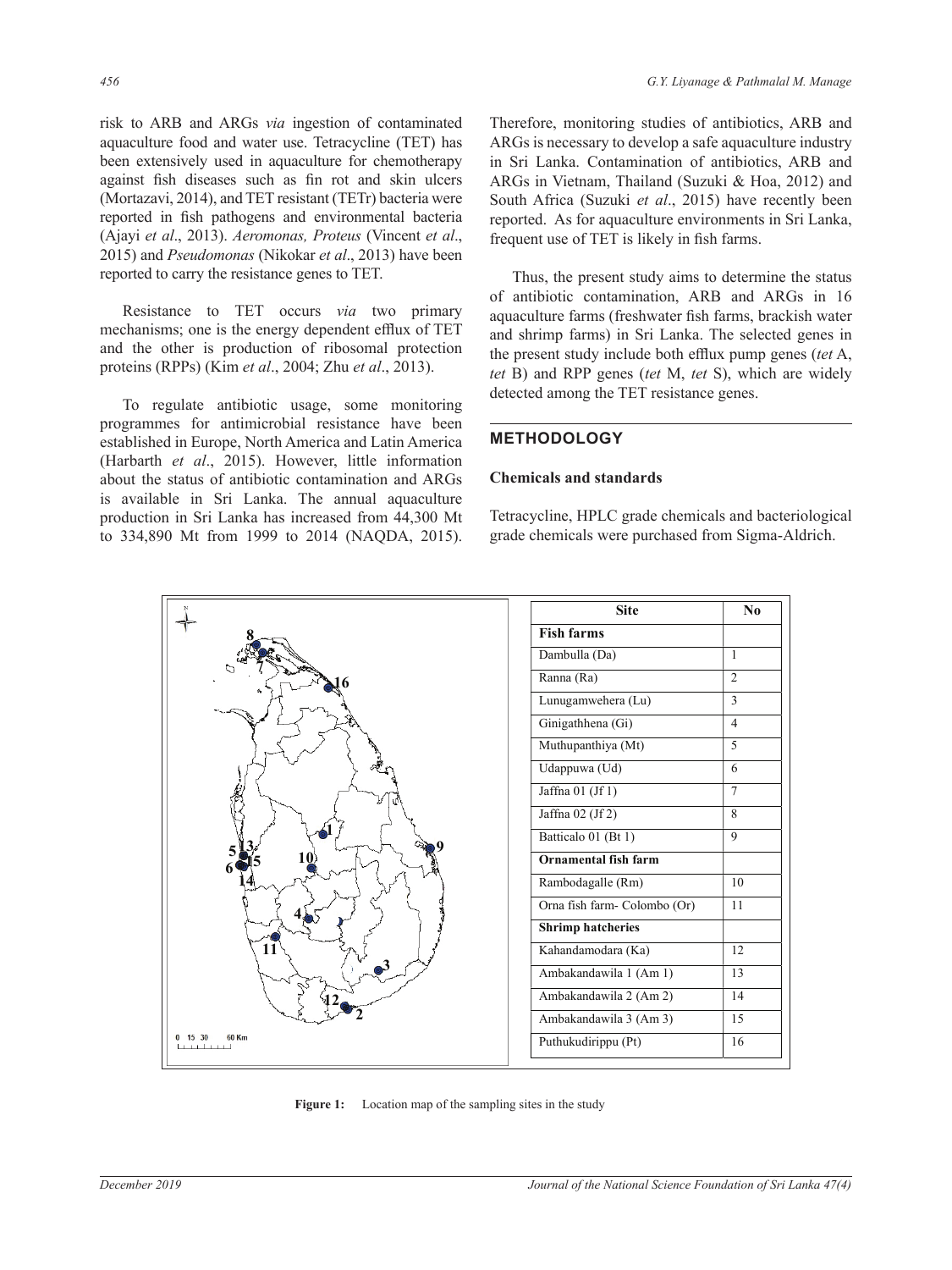#### **Sampling sites and sample collection**

Triplicate effluent water samples were collected from 16 aquaculture farms: including 9 freshwater food fish farms (Dambulla, Ranna, Lunugamwehera, Ginigathhena, Muthupanthiya, Udappuwa, Jaffna 01, Jaffna 02, Batticaloa 01), 2 ornamental freshwater fish farms (Rambodagalle, Orna-fish farm) and 5 brackish water shrimp farms (Kahandamodara, Ambakandawila 1, Ambakandawila 2, Ambankandawila 3, Puthukudirippu) (Figure 1). Water from Horton Plains were collected as samples from a pristine environment. Water samples were filtered through 150 μm plankton nets to remove debris and collected into sterile amber coloured glass bottles. The samples were stored in the dark in an ice box during transportation and then stored at 4 °C until analysis.

## **Total viable counts (TVC) of bacteria in environment samples**

The total viable counts were measured using the standard pour plate method with Lauryl-Bertani (LB) medium; Tryptone, 9.1 g; Sodium chloride, 4.6 g; Yeast extract, 4.6 g; agar, 13.1 g; per liter) (Manage *et al*., 2009). The colony numbers (CFU/mL) were counted after incubation at 28 °C for  $3 - 5$  days. For counting of TETr bacteria, TET at a final concentration of 60 µg/mL were added to each medium (Kim *et al*., 2012; Liyanage & Manage, 2015; 2018). Bacteria growing on TET treated media were defined as TETr bacteria and enumeration was done after 3 d of incubation in the dark.

### **Enrichment and isolation of antibiotic resistant isolates**

From each sampling site, 50mL of water was enriched by inoculating TET at final concentration of 60 µg/mL in 100 mL Erlenmeyer flasks. The final volume was topped up to 100 mL with sterile water and the flasks were incubated at 28 °C  $\pm$  1° in 100 rpm for 14 d in the shaking incubator.

After 14 d of enrichment, 1 mL sample aliquots were taken from the flask for isolation and enumeration of bacteria following the modified pour plate method (Manage *et al*., 2010). LB medium which contained 60 µg/mL of TET was used to isolate TET resistant bacteria (Kim *et al*., 2012; Liyanage & Manage, 2014).

After 3 d of incubation at 28  $^{\circ}$ C, bacterial colonies with different morphological characters were picked and re-suspended in liquid LB medium. Subsequently, pure bacterial cultures were sub cultured and stored in agar slants at -20 °C in LB-glycerol media for further analysis and identification.

## **Antibiotic susceptibility test**

The LB broth cultures were prepared, and a loop of isolated bacterial strains was inoculated and incubated in shaking incubator in 28  $^{\circ}$ C at 100 rpm overnight. The cell density of the bacterial suspension was equalised using McFarland No 0.5 (Liyanage & Manage, 2014; Jorgensen & Turnidge, 2015). The minimum inhibition concentration (MIC) was determined by agar dilution method according to Clinical and Laboratory Standards Institute (CLSI) guidelines (CLSI, 2015).

## **Extraction of environmental DNA from water samples**

For DNA extraction, 250 mL water sample was collected and filtered through a 47 mm diameter polycarbonate filter (0.22 μm pore size, Millipore). Each filter paper was soaked in 10 mL of 70  $\%$  methanol and stored at -20  $\degree$ C until use. Extraction of DNA from the filter papers was carried out following the modified version of Kim *et al*., (2012). Purified DNA was subjected to PCR analysis.

## **DNA extraction from isolated bacterial culture**

Isolated bacteria were cultured in 5 mL of LB liquid medium at 28 °C, 100 rpm for 24 h. Cells were harvested by centrifugation at 12,000 rpm for 2 min, and the genomic DNA was extracted following the method described by Kim *et al*., (2004). Purified DNA was resuspended in 30 μL of TE buffer and stored at -20 °C until PCR analysis.

## **Detection of ARGs by PCR**

PCR was performed to detect antibiotic resistant genes and the PCR mixture contained 0.5 µL of each primer (10 $\mu$ m), 5  $\mu$ L Go taq reaction buffer, 0.5  $\mu$ LdNTPs, 2.0  $\mu$ L of 25 mM  $MgCl<sub>2</sub>$  and 0.1  $\mu$ L of Go taq DNA polymerase, adjusted to a total volume of 25 µL. Purified DNA  $(5 \mu L)$  was used as the PCR template. The optimised conditions used for the primers are shown in Table 1. PCR amplification was conducted in a BIOLAB PCR system (BYQ6078E-757, China) thermal cycler and utilised 35 cycles [denaturation at 95 °C for 30 s, annealing for 30 s, and extension at 72 °C for 1 min]. A final extension was performed at  $72 \text{ °C}$ for 5 min. The amplified products were analysed by electrophoresis on a 1.5 % agarose gel and stained with ethidium bromide.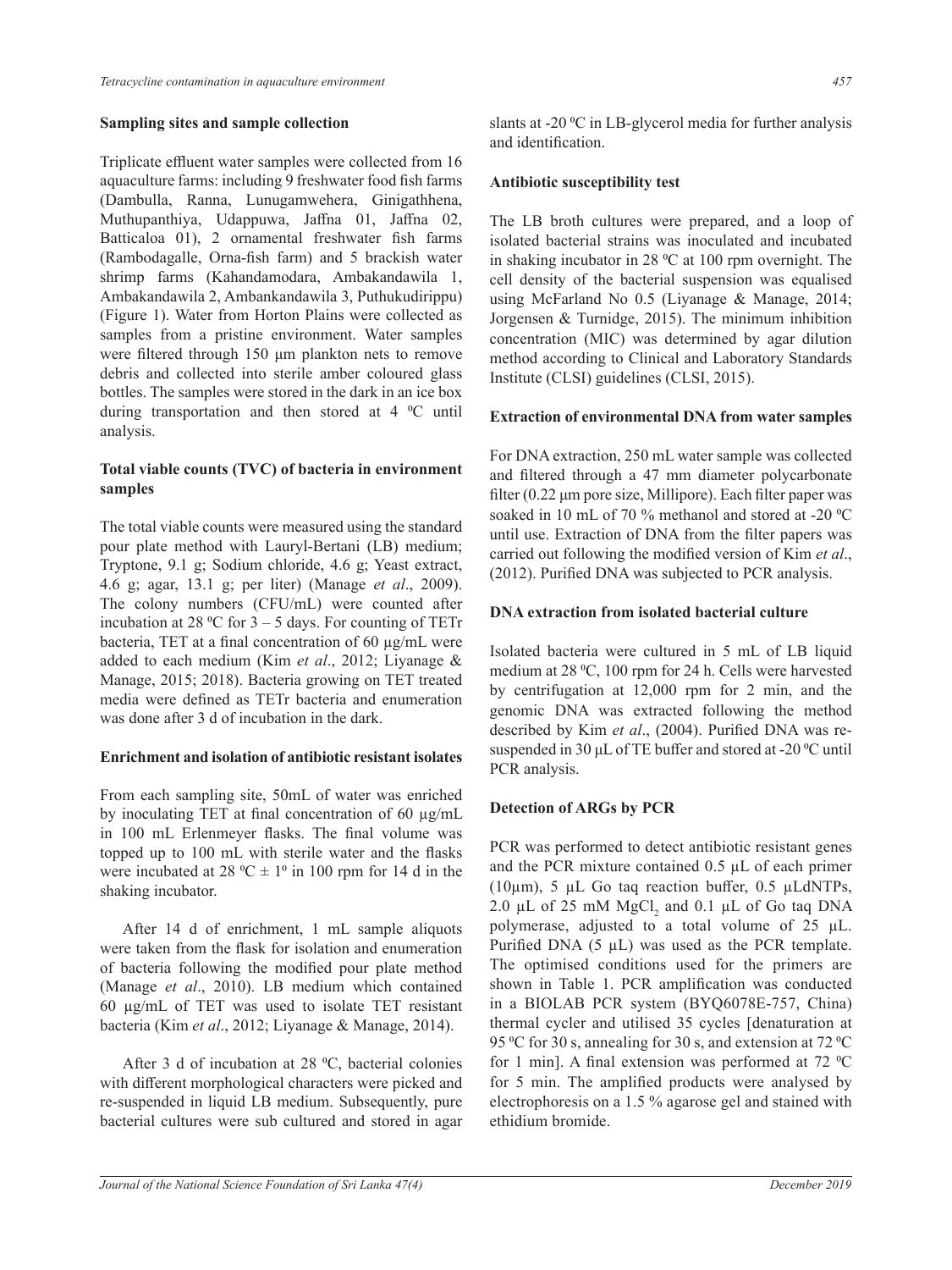| Primer pair                   | Sequence                                                  | PCR annealing temp $(^{\circ}C)$ | Amplicon size (bp) |  |
|-------------------------------|-----------------------------------------------------------|----------------------------------|--------------------|--|
| tet $A$ -FP<br>tet $A-RP$     | 5'-TTGGCATTCTGCATTCACTC-3'<br>5'-GTATAGCTTGCCGGAAGTCG-3'  | 60                               | 494                |  |
| tet $M$ - FP<br>tet $M$ -RP   | 5'-ACACGCCAGGACATATGGAT-3'<br>5'-ATTTCCGCAAAGTTCAGACG-3'  | 55                               | 536                |  |
| tet $B$ - $FP$<br>tet $R$ -RP | 5'-CAGTGCTGTTGTTGTCATTAA-3'<br>5'-GCTTGGAATACTGAGTGTAA-3' | 60                               | 571                |  |
| tet $S$ - $FP$<br>tet $S$ -RP | 5'-CGCTACATTTGCGAGACTCA-3'<br>5'-GAATGCCACTACCCAAAGGA-3'  | 46                               | 555                |  |

**Table 1:** Optimised conditions for tet primers (Call *et al*., 2003)

#### **Identification of tetracycline resistant bacteria**

A total volume of 200 μL of gDNA product was sent to Macrogen, Korea for sequencing. For identification of bacteria, DNA sequences were analysed by the basic local alignment search tool given at the National Center for Biotechnology Information (NCBI) website (*http:// www.ncbi.nlm.nih.gov/*).

### **Quantification of tetracycline (TET)**

## *Extraction of TET from environmental samples using SPE*

One litre of the effluent water sample was adjusted to pH 3 and filtered through 0.22 μm nuclearpore filter. Filtered samples were spiked with the standard antibiotic concentration of 10 µg/mL and loaded onto a Sep-Pak Plus C18 cartridge after conditioning with 100 % methanol by followed 5 mL deionised water (Baquero *et al*., 2008; Liyanage & Manage, 2014). Pre-prepared samples were then passed through the cartridges at a flow rate of approximately 1–2 mL/min and then rinsed with 5 mL of deionised water. The analytes were eluted with 3 mL of 100 % methanol (Liyanage & Manage, 2014).

### *HPLC quantification*

TET was quantified using Agilent 1200 series HPLC equipped with a diode array and fluorescence detector (Fernandez-Torres *et al*., 2010; Liyanage & Manage, 2014). The injected volume was 20 μL and chromatography was performed at 30  $^{\circ}$ C. The mobile phase consisted of a mixture of 0.1 % glacial acetic acid in water (Component A): 0.1 % glacial acetic acid in acetonitrile (Component B) 99:1 (v/v) was pumped in the beginning at a flow rate of 0.7 mL/min for TET. Then followed linear elution gradient from 99 % to 70 % in 25 min for TET at 230 nm (Liyanage & Manage, 2014). Retention time was 10.56 min for TET. The antibiotic concentrations of the environmental samples were determined by using a calibration curve prepared for TET using external standards from  $0.05$  to  $100 \mu g/mL$ .

#### *Calibration curves*

The concentration of TET was determined using the following equation, which was derived from the calibration plot for TET.

$$
C_{TET} = (A_{TET} - 7.345) / 0.149
$$
  
where,  

$$
A_{TET} = peak \text{ area of TET}
$$
  

$$
C_{TET} = concentration \text{ of TET}
$$

The concentration of TET in the environmental sample was obtained by subtracting the corresponding value obtained for a 10  $\mu$ g/mL aqueous sample of the standard antibiotic treated in the same way as the spiked environmental sample from  $C_{TET}$ .

### *Recovery test*

The recovery test was carried out for TET as follows. A sample of sterilised distilled water (1 L) was spiked with TET to a final concentration of 100 µg/mL. The prepared sample was subjected to solid phase extraction (SPE) by using Sep-Pak Plus C18 cartridge and analysed as described above. A recovery of 87 % was obtained.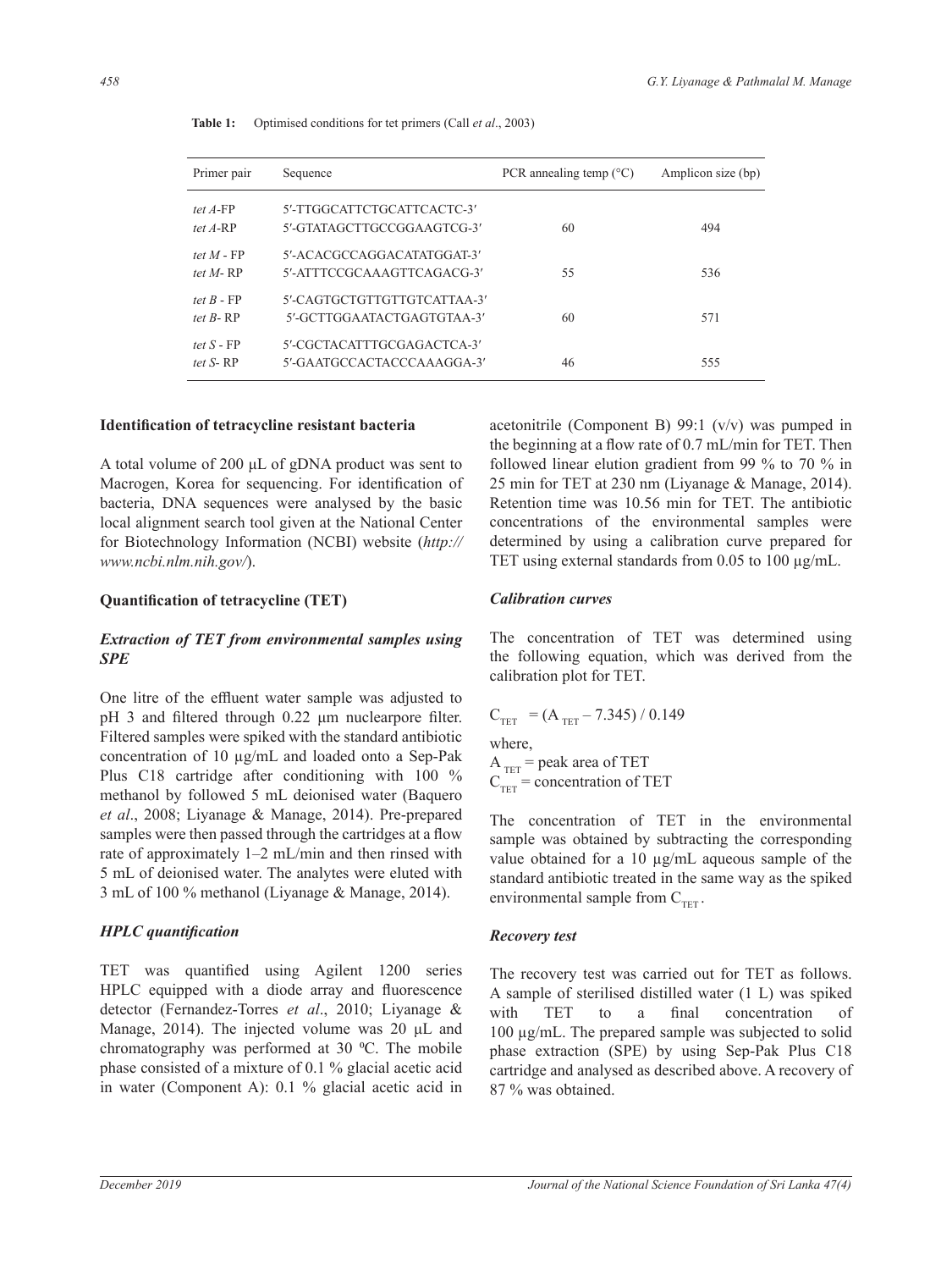## **Statistical analysis**

Principal component analysis (PCA) was done for antibiotic concentration in environmental samples and biological parameters of collected water samples in order to see the cluster of sampling locations depending on the presence of antibiotic resistant bacterial strains.

The phylogeny was constructed by neighbour-joining method based on Mega 6/ Cluster W from alignment of antibiotic resistant genes.

All statistical analyses were performed using Minitab 17 software.

## **RESULTS AND DISCUSSION**

The present study simultaneously investigated the concentrations of TET, TRB and occurrence of *tet* (M),  $\frac{\text{sumim} \text{maxincimes}}{\text{Kahandamodara (Ka)}}$  . 0.012 ± 0.009 *tet* (S), *tet* (A), *tet* (B) genes in aquaculture effluent water. It is not clear whether the antibiotics and ARGs from fish  $\frac{A}{A}$ feeds and fish excrement remain in aquatic environment  $\Delta m$  ambakandawila  $3 (Am\ 3)$   $(2.076 \pm 0.022)$ in Sri Lanka. In other countries, it is known that the  $S = 0.023 \pm 0.008$  by University Puthukudirippu (Pt) and situated 2100 m above selection for the resistant bacteria and ARGs may have occurred in medicated fish feeds (Fedorova *et al.*, 2014) <sup>Pristine</sup> environment or inside the fish intestines and fish faeces that entered the water (Xiong *et al*., 2015), or selection through the antibiotics present in water (Xiong *et al*., 2015).

| <b>Table 2:</b> TET concentrations in water samples collected |  |  |
|---------------------------------------------------------------|--|--|
| from fish farms and shrimp hatcheries                         |  |  |

| centration in environmental samples and                                                | Sampling site               | TET $(\mu g/mL)^*$ |  |
|----------------------------------------------------------------------------------------|-----------------------------|--------------------|--|
| ameters of collected water samples in order                                            | Fish farms                  |                    |  |
| ter of sampling locations depending on the                                             | Dambulla (Da)               | N.D                |  |
| itibiotic resistant bacterial strains.                                                 | Ranna (Ra)                  | $0.002 \pm 0.001$  |  |
|                                                                                        | Lunugamwehera (Lu)          | $0.001 \pm 0.001$  |  |
| geny was constructed by neighbour-joining                                              | Ginigathhena (Gi)           | $0.001 \pm 0.001$  |  |
| on Mega 6/ Cluster W from alignment of                                                 | Muthupanthiya (Mt)          | N.D                |  |
| stant genes.                                                                           | Udappuwa (Ud)               | N.D                |  |
|                                                                                        | Jaffna $01$ (Jf 1)          | $0.076 \pm 0.022$  |  |
| cal analyses were performed using Minitab                                              | Jaffna $02$ (Jf 2)          | $0.008 \pm 0.002$  |  |
|                                                                                        | Batticaloa 01 (Bt 1)        | $0.005 \pm 0.001$  |  |
|                                                                                        | Ornamental fish farm        |                    |  |
| <b>ND DISCUSSION</b>                                                                   | Rambodagalle (Rm)           | $0.002 \pm 0.001$  |  |
|                                                                                        | Orna fish farm-Colombo (Or) | $0.001 \pm 0.001$  |  |
| study simultaneously investigated the<br>s of TET, TRB and occurrence of tet (M),      | Shrimp hatcheries           |                    |  |
| <i>tet</i> (B) genes in aquaculture effluent water.                                    | Kahandamodara (Ka)          | $0.012 \pm 0.009$  |  |
| whether the antibiotics and ARGs from fish                                             | Ambakandawila 1 (Am 1)      | $0.112 \pm 0.017$  |  |
|                                                                                        | Ambakandawila 2 (Am 2)      | $0.092 \pm 0.001$  |  |
| excrement remain in aquatic environment                                                | Ambakandawila 3 (Am 3)      | $0.076 \pm 0.022$  |  |
| In other countries, it is known that the                                               | Puthukudirippu (Pt)         | $0.023 \pm 0.008$  |  |
| he resistant bacteria and ARGs may have<br>edicated fish feeds (Fedorova et al., 2014) | Pristine environment        |                    |  |
| fish intestines and fish faeces that entered                                           | <b>Horton Plains</b>        | 0.000              |  |
| ong <i>et al.</i> , 2015), or selection through the                                    | N.D: Not detected           |                    |  |

\* Average  $\pm$  standard deviation (n = 3)



**Figure 2:** Total viable counts (TVC) (□) and TET resistant bacteria (■) at each sampling site [fish farms: Da; Dambulla, Ra; Ranna, Lu; Lunugamwehera, Gi; Ginigathhena, Mt; Muthupanthiya, Ud; Udappuwa, Jf 1; Jaffna 01, Jf 2; Jaffna 02, Bt1; Batticaloa 01, Ornamental fish farms: Rm; Rambodagalle, Or; Orna-fish farm, Shrimp hatcheries: Ka; Kahandamodara, Am1; Ambakandawila 1, Am 2; Ambakandawila 2, Am 3; Ambakandawila 3, Pt; Puthukudiirippu]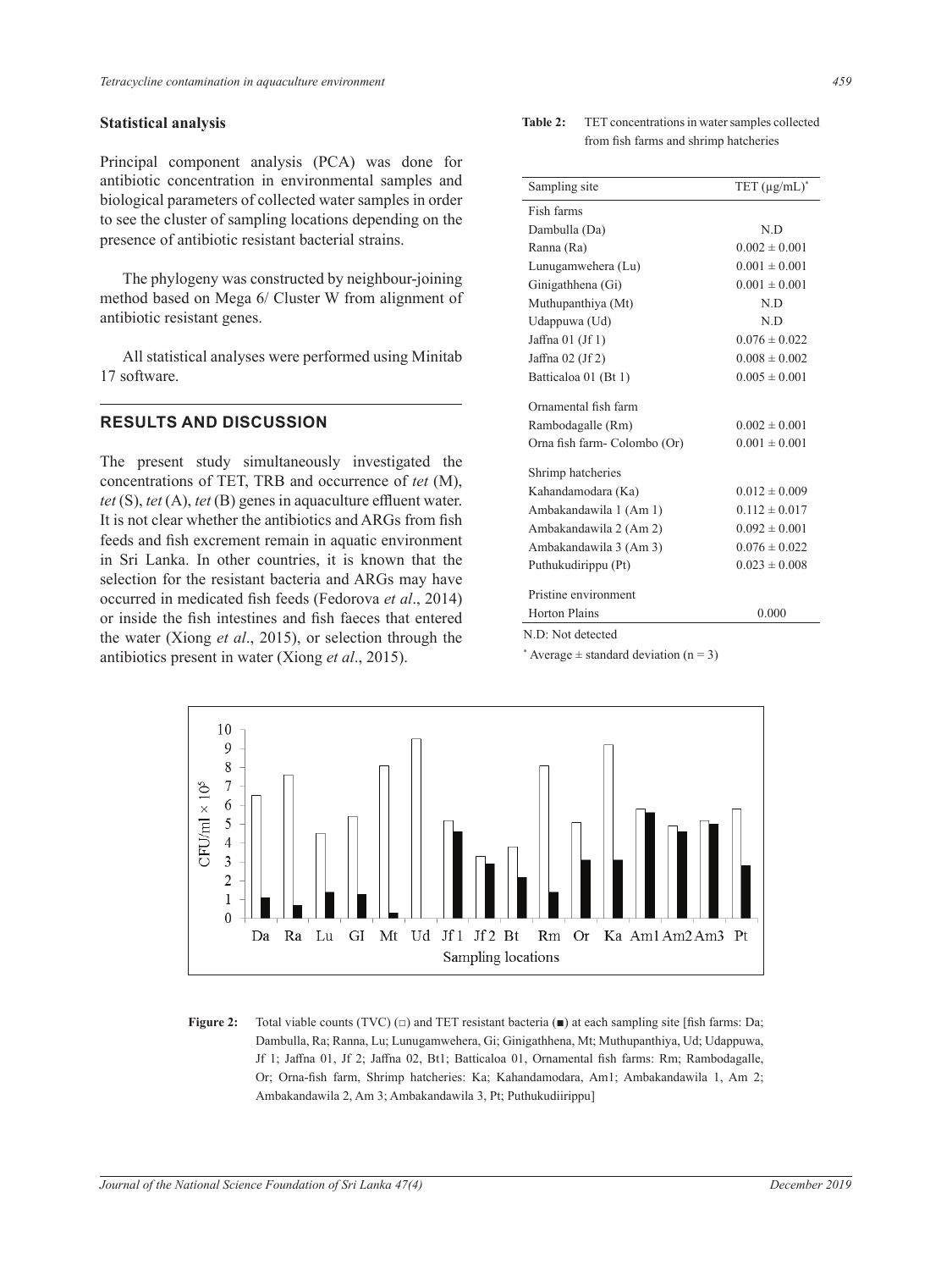## *Occurrence of TET in water samples*

The concentrations of TET in water samples are presented in Table 2. TET was detected at all sampling locations except Dambulla, Muthupanthiya and Udappuwa.

The concentrations of TET ranged from  $0.001 \pm$ 0.001  $\mu$ g/mL to 0.112 $\pm$  0.017  $\mu$ g/mL where the highest concentration was recorded at Ambakandawila 1 and the lowest was at Ginigathhena, Lunugamwehera and Orna fish farm. In Muthupanthiya and Udappuwa aquaculture sites TET was not detected, because aquaculture practices were not being conducted at these sites during the sampling period. High TET concentrations were detected in shrimp hatcheries  $(0.012 \pm 0.009 \text{ µg/mL} 0.112 \pm 0.017$  µg/mL) compared with ornamental (0.001  $\pm$  0.001  $\mu$ g/mL – 0.002  $\pm$  0.001  $\mu$ g/mL) and food fish farms  $(0.001 \pm 0.001 \mu\text{g/mL} - 0.076 \pm 0.022 \mu\text{g/mL})$ , respectively.

In the present study, TET concentration ranged from 0.001 to 0.112 µg/mL. The WHO recommended concentration is less than 0.001 µg/mL of antibiotic residues in the aquatic environment and less than 0.1 µg/mL in soil (Connor & Aga, 2007). Thus, the results of the present study showed that antibiotics detected in effluent water exceeded the recommended concentrations given by the WHO (WHO, 2015).

The high frequency of detection and concentration of TET are likely due to the large amount of TET used for feed additives and to control infectious diseases in aquaculture sites (Shah *et al*., 2014). The antibiotic concentration levels found in the present study are higher than those reported in some developed countries such as Victoria Harbor, China, Japan, Vietnam (Gao *et al*., 2012) and South Africa (Chenia & Vietze, 2012).

Water samples collected from Horton Plains, which was declared a World Heritage Site (WHS) by UNESCO (UNESCO, 2010) and situated 2100 m above sea level, were considered as reference samples from a 'pristine' environment. TET and ARGs were not detected in Horton Plains.

### *Total viable bacterial counts (TVC)*

As shown in Figure 2, total viable counts (TVC) of cultivable bacteria ranged between  $3.3 \times 10^5 - 9.5 \times 10^5$ CFU/mL in the sampling sites. The highest TVC of cultivable bacteria was recorded in Udappuwa (9.5  $\times$ 105 CFU/mL) whereas the lowest TVC was detected in Jaffna farm 2  $(3.3 \times 10^5 \text{ CFU/mL})$ .





**Figure 3:** PCA analysis for total viable count, TET concentration CFU of TETr bacteria

The resistance percentages for TETr (defined as the number of bacteria that grew on antibiotic plates divided by the total number of bacteria that grew on plates containing no antibiotics) were calculated for effluent water samples from each sampling site.

The TETr bacterial percentage in fish farms varied between 2.1 to 72.91 %; in ornamental fish farms between 7.84 to 12.16 % and in shrimp hatcheries between 13.41% to 78.18 %, respectively. TETr bacteria were not detected in Dambulla and Muthupanthiya aquaculture sites. This may be due to the lack of prior exposure to TET at these sampling sites (Table 2).

The results obtained from PCA are shown in Figure 3. The clusters (I, II, III) correspond to TVC, CFU of TETr bacteria and TET concentration. TET concentrations and number of resistant bacteria were recorded to be high in cluster III compared to clusters I and II. In cluster I and II, detected antibiotic concentrations were very low, or not in the detectable level. Thus, antibiotic concentration and the number of resistant bacteria exhibited a strong relationship.

Gao *et al*., (2012) reported that the rate of occurrence of TETr bacteria was high in aquaculture farms in Northern China compared to other environments. In previous studies, the recorded percentage of tetracycline resistant bacteria in fish farms in Malaysia varied from 2.7 to 60.7 % (Shariff *et al*., 2000), whereas it varied between 4.7 to 64.8 % in shrimp hatcheries in Singapore (Shariff *et al*., 2000) and the percentage of occurrence of TETr bacteria against 60 µg/mL of TET was from 0.79 to 14.7 % in ornamental fish farms in Malaysia (Shariff *et al*., 2000). Compared to these, the results of the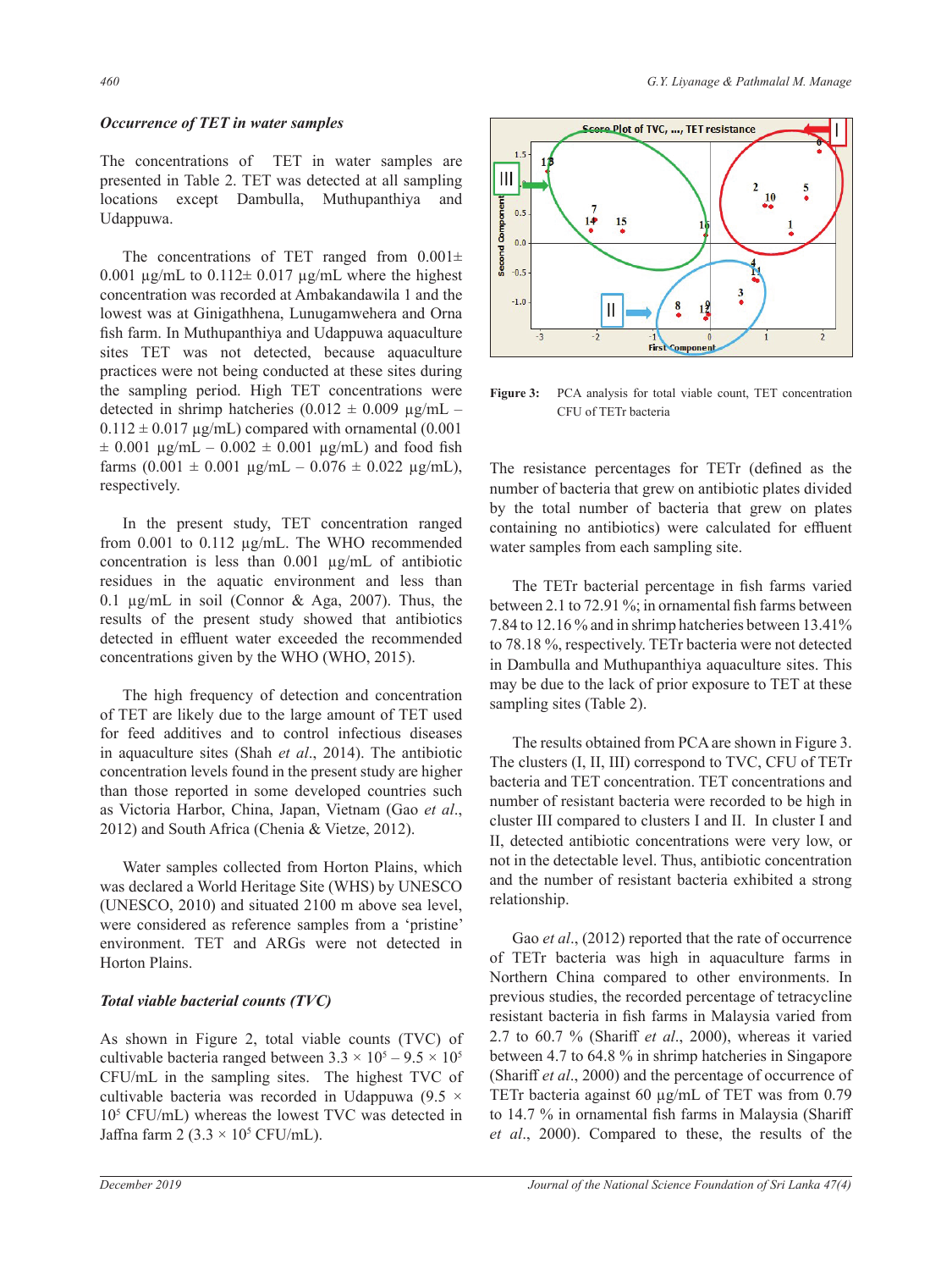present study were more or less similar to the recorded concentrations for ornamental and shrimp hatcheries.

Contrary to the present study, a higher incidence of bacterial resistance to TET at aquaculture farms was found in Australia, Denmark and the Netherlands by comparing resistance percentages in shrimp hatcheries (Akinbowale *et al*., 2006). The results of the present study showed high percentage of occurrence (2.1 – 78.1 %) of TETr bacteria compared to the other studies (Shariff *et al*., 2000; Akinbowale *et al*., 2006). The findings suggest that TETr bacteria is linked to various drug resistance mechanisms, but a specific trend of pattern would be present due to regional differences (Akinbowale *et al*., 2006). Additionally, the distribution of antibiotics also depends on the physical and chemical stability of antibiotics (Martinez, 2017).

#### *Identification of antibiotic resistant bacteria*

Forty strains of bacteria were randomly isolated from aquaculture effluent water. 16S rRNA analysis was carried out to identify the isolated TETr bacteria. Species composition of TET resistant bacteria, the resistant genes detected and their MIC values are summarised in Table 3.

**Table 3:** MIC of tetracycline and detection of *tet* (M), *tet* (S), *tet* (A) and *tet* (B) genes in tetracycline resistant bacteria isolated from aquaculture farms

| Isolate  | Group or species            | MIC (µg/mL) | tet $(M)$ | tet $(S)$ | tet $(A)$ | tet $(B)$ |
|----------|-----------------------------|-------------|-----------|-----------|-----------|-----------|
| HF586507 | Achromobacter sp.           | 760         | $+$       |           |           |           |
| DO174269 | Achromobacter xylosoxidans  | 550         | $^{+}$    |           | $^{+}$    | $^{+}$    |
| NR042387 | Acinetobacter calcoacetius  | 640         |           | $^{+}$    | $^{+}$    |           |
| KL234156 | Aeromonas hydrophila        | 680         | $^{+}$    | $^{+}$    | $^{+}$    |           |
| FJ982654 | Bacillus cereus             | 410         | $^{+}$    | $^{+}$    | ٠         |           |
| KN514297 | Bacillus thurengiensis      | 420         | $^{+}$    | $^{+}$    | $^{+}$    |           |
| D1186353 | Bacillus sp.                | 360         | $^{+}$    |           |           |           |
| HV492635 | Bacillus sp.                | 780         |           |           | $^{+}$    |           |
| AS238910 | <b>Bacillus</b> pumilus     | 670         |           |           | $^{+}$    |           |
| HF947328 | Staphylococcus sp.          | 580         | $^{+}$    | $^{+}$    | $^{+}$    | $^{+}$    |
| KU691844 | Flexibacter sp.             | 540         | $^{+}$    |           | $^{+}$    | $^{+}$    |
| AS678425 | Bacillus anthracis          | 450         | $^{+}$    |           | $^{+}$    |           |
| PR617299 | Pseudomonas aeruginosa      | 840         | $^{+}$    |           | $^{+}$    |           |
| LS345678 | Micrococcus luteus          | 430         | ۰         |           |           | $^{+}$    |
| KS675433 | Staphylococcus epidermis    | 620         | $^{+}$    |           |           |           |
| KS678987 | Staphylococcus haemolyticus | 320         | $^{+}$    |           |           |           |

The genera *Achromobacter, Micrococcus, Pseudomonas* and *Acinetobacter* are recognised as proteobacteria, while *Bacillus and Staphylococcus* belong to the firmicutes group. *Bacillus* was found to be the most dominant resistant genus in the present study.

The isolated strains except *Bacillus thuringiensis* have been recorded as pathogenic bacteria that cause different diseases such as fin rot, mouth rot, skin ulcers and abdominal swelling in fish and shrimp (Vincent *et al*., 2015).

MIC values of TETr bacteria varied from 320 µg**/**mL to 840 µg/mL. The highest MIC was recorded for *Pseudomonas aeruginosa* and the lowest was for *Staphylococcus haemolyticus*.

The *tet* (M) and *tet* (S) are well studied ribosomal protection protein genes, which are known to be distributed widely in the aquatic environment, whereas *tet* (A) and *tet* (B) are considered as genes that efflux tetracycline from the cell (Vincent *et al*., 2015).

In the present study, 12 strains out of 16 isolates were positive for *tet* (M) and 10 out of 16 strains were positive for *tet* (A), suggesting that these genes were harboured in cultural bacteria in aquaculture farms effluent water. In contrast, *tet* (S) (5/16) and *tet* (B) (4/16) were detected only in a few TETr isolates.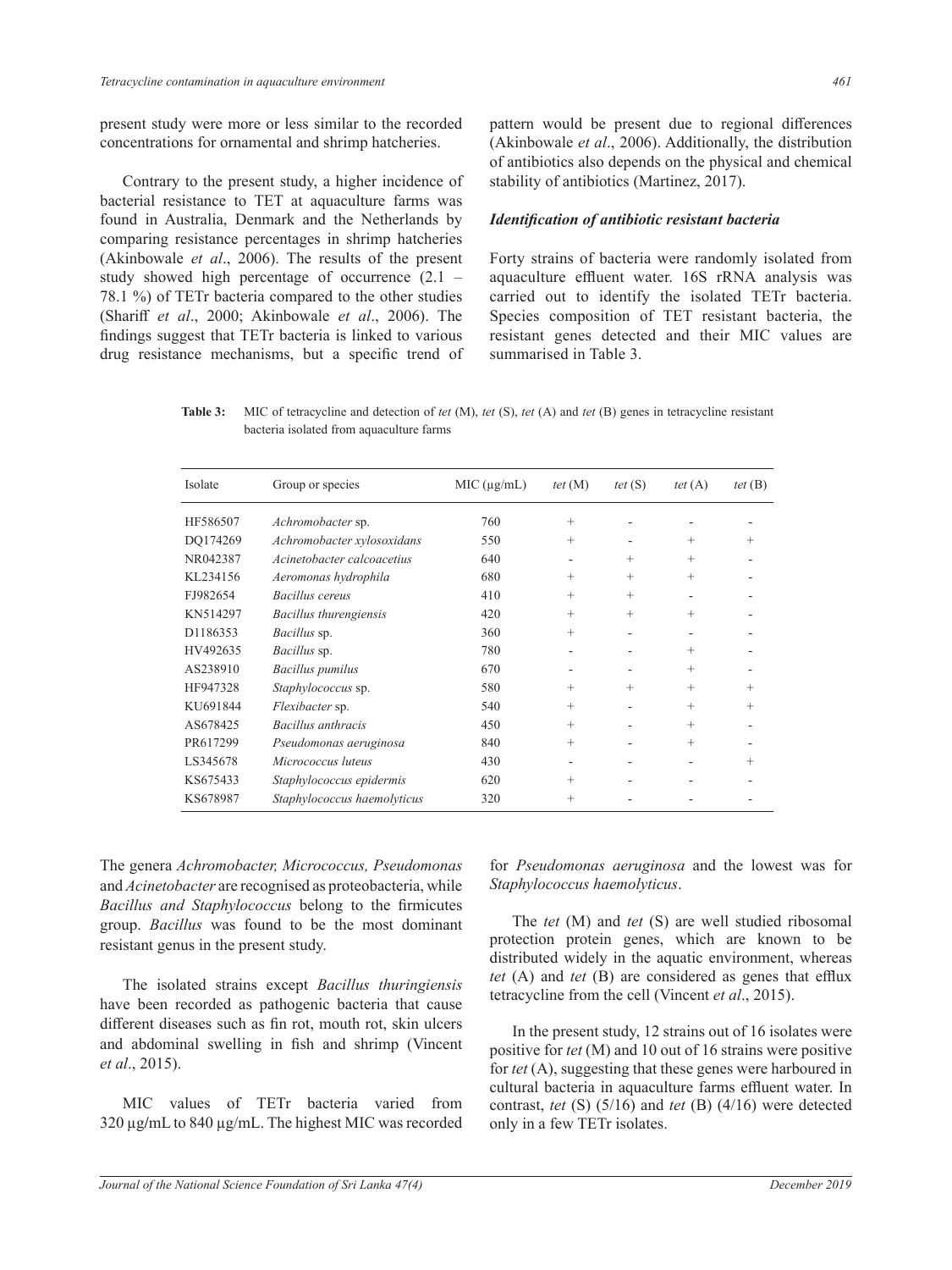Either *tet* (M) or *tet* (A) gene was detected in most of the resistant bacteria and the detection frequency was 68.75 % for both genes whereas a detection frequency for *tet* (S) and *tet* (B) were recorded as 31.25 % and 25 %, respectively.

*Bacillus* sp*., Achromabacter* sp. and *Staphylococcus*  sp. were found to be the most dominant resistant strain in TETr bacteria in the present study. These results are different from a study conducted in Vietnamese shrimp and fish ponds where *Acinetobacter* was the commonest tetracycline resistant bacterium (Hoa *et al*., 2011). Another study in Vietnamese shrimp ponds found that *Vibrio* sp. was a common tetracycline-resistant bacterium, followed by *Bacillus* (Bien *et al*., 2015). These results may reflect regional differences in species composition of the bacteria population. Bonnin *et al*., (2013) also pointed out that the presence of *Bacillus*  strains producing antimicrobial compounds may contribute to the high incidence of bacterial resistance to the antibiotics studied.

In the present study, some species of *Pseudomonas, Staphylococcus, Achromobacter, Flexibacter, Aeromonas* and *Micrococcus* are considered as pathogenic microorganisms which cause fish diseases such as fin rot and ulcers (Ritter *et al*., 2008). Therefore, bacteria resistant to antibiotics in the intestinal tract are excreted into the environment and then ARG transfer may occur between indigenous bacteria and intestinal bacteria, possibly spreading ARGs to human pathogens, thereby posing a risk to human health. Thus, the results of the study suggest that ARB isolated from fish ponds which belong to diverse taxonomic bacterial groups may be an important reservoir of a diverse group of tetracycline resistant genes conferring resistance by different mechanisms.

*tet* (M) gene has been detected at high percentages in bacteria, isolated from aquaculture sites in Korea and Japan (Kim *et al*., 2004). Similarly, this study also detected *tet* (M) in many isolated resistant bacteria strains (Table 3).

### *PCR detection of ARGs in water samples*

*tet* (M) gene was detected in 14 sampling sites out of 16, while *tet* (A), *tet* (B) and *tet* (S) were detected in 9, 4, and 6 sampling sites, respectively. From the target ARGs, *tet* (A), *tet* (M) and *tet* (S) genes were found at three sampling sites, namely, Rambodagalle, Jaffna farm 1 and Batticaloa 1 whereas *tet* (A) and *tet* (M) genes

were recorded at seven sampling sites of Dambulla, Rambodagalle, Udappuwa, Jaffna farm 1, Batticaloa, Ambakandawila 3 and Puthukuduirippu. Interestingly, TETr bacteria were not detected in Udappuwa sampling site, although *tet* (A) and *tet* (M) genes were detected (Figure 5).

Accordingly, the present study recorded *tet* (M) at many sampling sites whereas *tet* (S), *tet* (A) and  $t$ tet  $H$  (B) were found in only limited sampling sites the (Figure 5). Further, a high detection frequency of *tet* (M) was recorded in this study and similar results were the many interest of many interests were<br>reported in Vietnamese shrimp and fish ponds as well (Hoa *et al*., 2011; Novais *et al*., 2012).  $\text{occus}$ 



**Figure 5:** Phylogenetic tree of tet  $(M)$ , tet  $(A)$ , tet  $(S)$  and tet  $(B)$ from environmental DNA in water samples [fish farms: Da; Dambulla, Ra; Ranna, Lu; Lunugamwehera, Gi; out of Ginigathhena, Mt; Muthupanthiya, Ud; Udappuwa, Jf 1;  $\text{Im } 9, \text{ Jaffna } 01, \text{ If } 2; \text{ Jaffna } 02, \text{ Btl}; \text{ Batticaloa } 01, \text{ Ornamental}$ fish farms: Rm; Rambodagalle, Or; Orna-fish farm, Shrimp and at hatcheries: Ka; Kahandamodara, Am1; Ambakandawila 1, Am 2; Ambakandawila 2, Am 3; Ambakandawila 3, Pt; Puthukudiirippu]  $\mathcal{L}$ 

The tet (M) generation in 14 sampling sites out of 14 sampling sites out of 16, while tet (B) and tet (S) were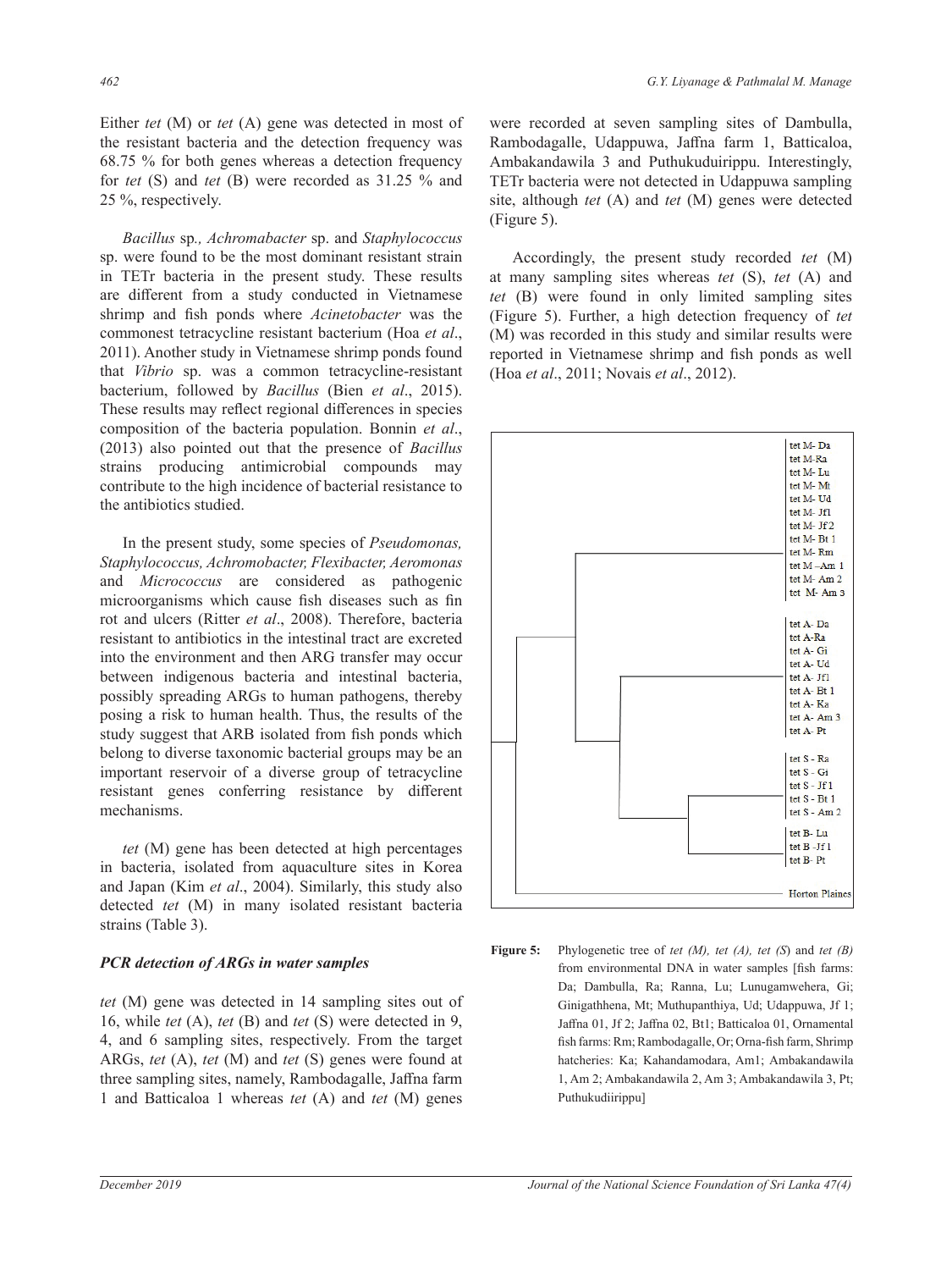Moreover, the presence of antibiotics in sub-inhibitory concentration may induce the horizontal gene transfer system in bacterial communities (Suzuki *et al*., 2008; Ryu *et al*., 2012; Manage, 2018), which further increases the prevalence of ARGs.

The results of the present study indicates that fish farms and shrimp hatcheries are reservoirs of ARGs and the presence of potential resistant and pathogen-associated taxonomic groups in fish farms have implications for human health. To the best of our knowledge, this is the first study on detecting the status of antibiotic contamination, ARGs, and composition of the antibiotic resistant bacterial community in selected aquaculture environments in Sri Lanka. The results highlight the negative impacts of overuse of antibiotics in aquaculture and the potential risk to human health.

## **CONCLUSION**

The study demonstrates that aquaculture farms are a reservoir of TET, ARB and ARGs. The TETr bacteria, especially the possible opportunistic pathogens isolated from aquaculture environments and the presence of TETr genes, implies an urgent need for implementing a monitoring system for antibiotic usage in aquaculture, as ARGs and isolated ARB in farm water may lead to disease outbreaks which would eventually lead to production losses at fish and shrimp farms. Further, the ARB and ARGs might have an impact on human society. Understanding the route and mechanisms of ARG proliferation are steps to mitigate the risks to human health.

#### **Acknowledgement**

The authors wish to thank Prof. S. Suzuki, Center for Marine Environmental Studies, Matsuyama, Ehime University, Japan for constructive suggestions for this study and the University of Sri Jayewardenepura for providing financial support (ASP/06/RE/SCI/2013/20; Centre for water quality and algae research).

## **REFERENCES**

- Ajayi A.O., Olumekun V.O. & Okoh A.I. (2013). Aquaculture disease control through antibiotics surveillance test. *American-Eurasian Journal of Agriculture and Environmental Science* **13**(9): 1176–1180.
- Akinbowale O.L., Peng H. & Barton M.D. (2006). Antimicrobial resistance in bacteria isolated from aquaculture sources in Australia. *Journal of Applied Microbiology* **100** (5):

1103–1113.

DOI: https://doi.org/10.1111/j.1365-2672.2006.02812.x

- Allen H.K., Donato J., Wang H.H., Cloud-Hansen K.A., Davies J. & Handelsman J. (2010). Call of the wild: antibiotic resistance genes in natural environments. *Nature Reviews Microbiology* **8**: 251–259. DOI: https://doi.org/10.1038/nrmicro2312
- Baquero F., Martinez J.L. & Canton R. (2008). Antibiotics and antibiotic resistance in water environments. *Current Opinion Biotechnology* **19**(3): 260–265. DOI: https://doi.org/10.1016/j.copbio.2008.05.006
- Bien T.L.T., Sato-Takabe Y., Ogo M., Usui M. & Suzuki S. (2015). Persistence of multi-drug resistance plasmids in sterile water under very low concentrations of tetracycline. *Microbes and Environments* **30**(4): 339–343.
- DOI: https://doi.org/10.1264/jsme2.ME15122 Bonnin R.A., Nordmann P. & Poirel L. (2013). Screening and deciphering antibiotic resistance in *Acinetobacter baumannii*: a state of the art. *Expert review of Anti-Infective Therapy* **11**(6): 571–583.

DOI: https://doi.org/10.1586/eri.13.38

- Call D.R., Bakko M.K., Krug M.J. & Roberts M.C. (2003). Identifying antimicrobial resistance genes with DNA microarrays. *Antimicrobial Agents and Chemotherapy* **47**(10): 3290–3295.
	- DOI: https://doi.org/10.1128/AAC.47.10.3290-3295.2003
- Chenia H.Y. & Vietze C. (2012). Tetracycline resistance determinants of heterotrophic bacteria isolated from a South African tilapia aquaculture system. *African Journal of Microbiology Research* **6**(39): 6761–6768. DOI: https://doi.org/10.5897/AJMR10.840
- Clinical and Laboratory Standards Institute (CLSI) (2015). *CLSI Guidelines*. Available at *http://clsi.org/wp-content/ uploads/sites/14/2013/07/CLSI-2015-Catalog.pdf.*  Accessed 5 March 2017.
- Connor S.O. & Aga D.S. (2007). Analysis of tetracycline antibiotics in soil; advances in extraction, clean-up, and quantification. *TrAC Trends in Analytical Chemistry* **26**: 456–465.

DOI: https://doi.org/10.1016/j.trac.2007.02.007

Fedorova G., Nebesky V., Randak T. & Grabic R. (2014). Simultaneous determination of 32 antibiotics in aquaculture products using LC-MS/MS. *Chemical Papers* **68**(1): 29– 36.

DOI: https://doi.org/10.2478/s11696-013-0428-3

- Fernandez-Torres M.O., Consentino M.A., Bello Lopez. & Larsen J.L. (2010). Simultaneous determination of 11 antibiotics and their main metabolites from four Different groups by reversed-phase high performance liquid chromatography-diode array -fluorescence (HPLC-DAD-FLD) in human urine sample. *Talanta* **81**: 871–880. DOI: https://doi.org/10.1016/j.talanta.2010.01.031
- Gao P., Mao D., Luo Y., Wang L., Xu B. & Xu L. (2012). Occurrence of sulfonamide and tetracyclineresistant bacteria and resistance genes in aquaculture environment. *Water Research* **46**(7): 2355–2364. DOI: https://doi.org/10.1016/j.watres.2012.02.004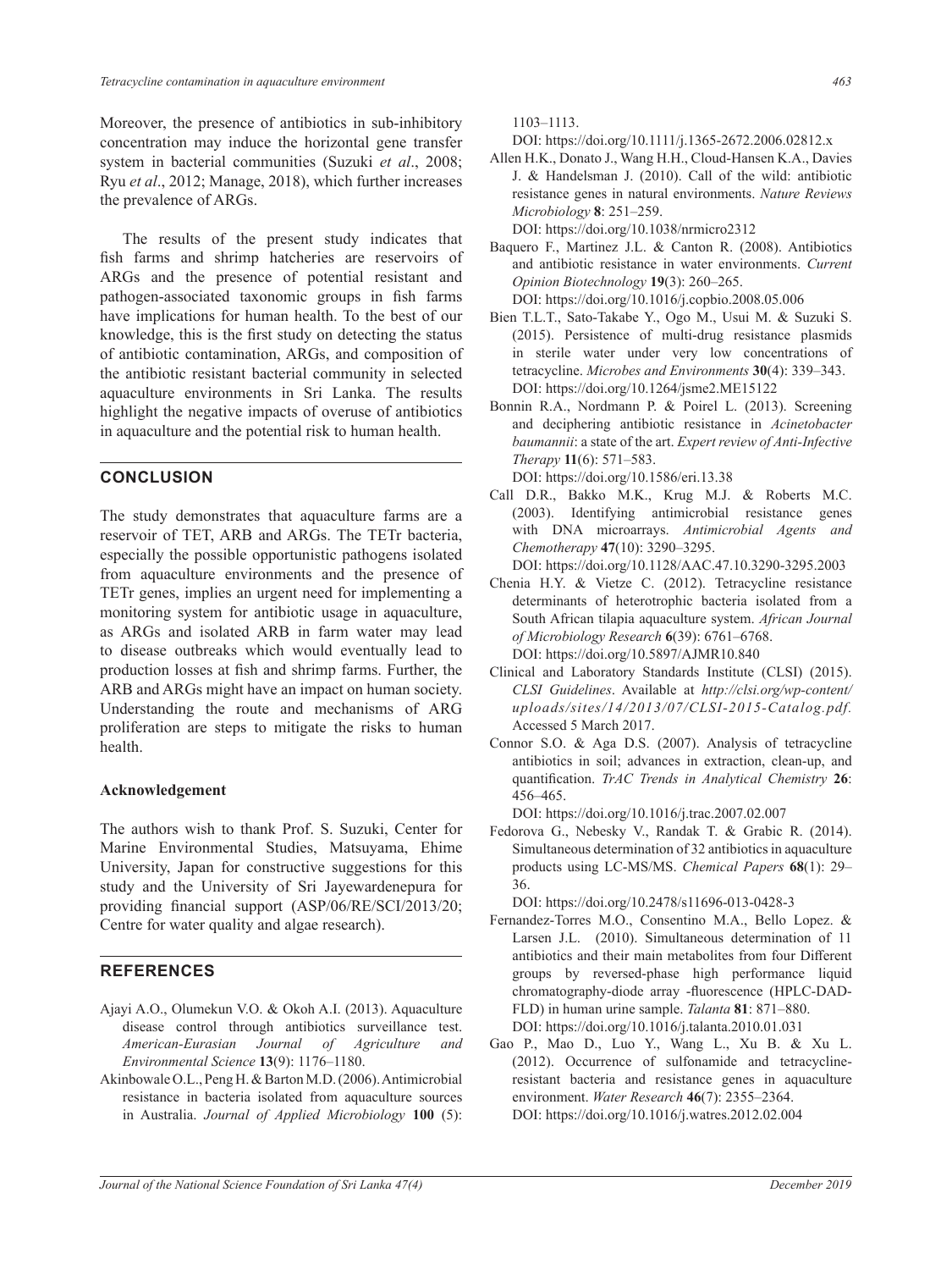Harbarth S., Balkhy HH., Goossens H., Jarlier V., Kluytmans J., Laxminarayan R. & Pittet D. (2015). Antimicrobial resistance: one world, one fight. *Antimicrobial Resistance and Infection Control* **49**: 23–32.

DOI: https://doi.org/10.1186/s13756-015-0091-2

- Hoa P.T.P., Managaki S., Nakada N., Takada H., Shimizu A., Anh D.H., Viet P.H. & Suzuki S. (2011). Antibiotic contamination and occurrence of antibiotic-resistant bacteria in aquatic environments of northern Vietnam. *Science of the Total Environment* **409**: 2894–2901. DOI: https://doi.org/10.1016/j.scitotenv.2011.04.030
- Jorgensen J.H. & Turnidge J.D. (2015). Susceptibility test methods: dilution and disk diffusion methods. *Jorgenson Journal* **6**: 1253–1273.

DOI: https://doi.org/10.1128/9781555817381.ch71

- Kim S.J., Ogo M., Oh M.J. & Suzuki S. (2012). Occurrence of tetracycline resistant bacteria and tet (M) gene in seawater from Korean coast. Interdisciplinary studies on environmental chemistry-Environmental pollution and ecotoxicology. *TERRAPUB*, Tokyo, pp. 367–375.
- Kim S.R., Nonaka L. & Suzuki S. (2004). Occurrence of tetracycline resistance genes *tet* (M) and *tet* (S) in bacteria from marine aquaculture sites. *FEMS Microbiology Letters* **237** (1): 147–156.

DOI: https://doi.org/10.1016/j.femsle.2004.06.026

- Liyanage G.Y. & Manage P.M. (2015). Presence of tetracycline and oxytetracycline resistant bacteria and resistant genes in effluent water of zoological garden, Sri Lanka. *Proceeding of 12th International Academic Conference on Development in Science and Technology (IACDST-2015)*, pp. 15–19.
- Liyanage G.Y. & Manage P.M. (2016a). Occurrence, fate and ecological risk of antibiotics in hospital effluent water and sediments in Sri Lanka. *International Journal of Agriculture and Environmental Research* **4**: 909–935.
- Liyanage G.Y. & Manage P.M. (2016b) Occurrence and distribution of tetracycline resistance determinants and their pollution status in the aquaculture environment of Sri lanka. *3rd International Conference on Multidisciplinary Approaches, Proceeding* 8.
- Liyanage G.Y. & Manage P.M. (2018). Degradation of ciprofloxacin (CIP) by bacteria isolated from effluent water and identification of degradation pathways. *International Journal of Medical, Pharmacy and Drug Research* **2**(3): 37–47.

DOI: https://doi.org/10.22161/ijmpd.2.3.1

- Liyanage Y. & Manage P.M. (2014). Quantification of oxytetracycline and ampicillin in two waste water discharging points in Colombo, Sri Lanka. *Environment and Natural Resources Journal* **1**: 195–198.
- Manage P.M., Edwards C. & Lawton L. (2010). Bacterial degradation of microcystin. interdisciplinary studies on environmental chemistry-biological responses to contaminants. *TERRAPUB*: Tokyo: 97–104
- Manage P.M., Edwards C., Singh B.K. & Lawton L.A. (2009). Isolation and identification novel microcystin degrading bacteria. *Applied Environmental Microbiology* **75**(21): 6924–6928.

DOI: https://doi.org/10.1128/AEM.01928-09

Manage P.M. & Liyanage G.Y. (2019). Antibiotics induced antibacterial resistance. In: *Pharmaceuticals and Personal Care Products: Waste Management and Treatment Technology*, pp. 429–444, Elsevier.

DOI: https://doi.org/10.1016/B978-0-12-816189-0.00018-4

Manage P.M. (2018). Heavy use of antibiotics in aquaculture: Emerging human and animal health problems-A review. *Sri Lanka Journal of Aquatic Science* **23** (1):13–28. DOI: https://doi.org/10.4038/sljas.v23i1.7543

Martínez J.L. (2017). Effect of antibiotics on bacterial populations: a multi-hierarchical selection process. *F1000Research* **6**: 51.

DOI: https://doi.org/10.12688/f1000research.9685.1

- Ministry of Fisheries and Aquatic Resources Development (MFARD) (2016). Available at *http://www.fisheries.gov.lk/ content.php?cnid=ststc*. Accessed on 5 January 2016.
- Moges F., Endris M., Belyhun Y. & Worku W. (2014). Isolation and characterization of multiple drug resistance bacterial pathogens from waste water in hospital and non-hospital environments,North west Ethiopia. *BMC Research Notes* **7**: 215.

DOI: https://doi.org/10.1186/1756-0500-7-215

- Mortazavi A.L. (2014). Poppin'the prophylactics: an analysis of antibiotics in aquaculture. *The Journal of |Global Health*. Available at *http://www.ghjournal.org/poppin-theprophylactics-an-analysis-of-antibiotics-in-aquaculture/.* Accessed 3 March 2017.
- Muziasari W.I., Managaki S., Pärnänen K., Karkman A., Lyra C., Tamminen M., Suzuki S. & Virta M. (2014). Sulphonamide and trimethoprim resistance genes persist in sediments at Baltic Sea aquaculture farms but are not detected in the surrounding environment. *PloS One* **9**(3): e92702.

DOI: https://doi.org/10.1371/journal.pone.0092702

- National Aquaculture Development Authority of Sri Lanka (2015). Available at *http://www.naqda.gov.lk/* Accessed 2 December 2016.
- National Center for Biotechnology Information (NCBI). Available at *http://www.ncbi.nlm.nih.gov/* Accessed 12 January 2017.
- Nikokar I., Tishayar A., Flakiyan Z., Alijani K., Rehana-Banisaeed S., Hossinpour M., Amir-Alvae S. & Araghian A. (2013). Antibiotic resistance and frequency of class 1 integrons among *Pseudomonas aeruginosa*, isolated from burn patients in Guilan, Iran. *Iranian Journal of Microbiology* **5**(1): 36–41.
- Novais C., Freitas A.R., Silveira E., Baquero F., Peixe L., Roberts A.P. & Coque T.M. (2012). Different genetic supports for the *tet* (S) gene in enterococci. *Antimicrobial Agents and Chemotherapy* **56**(11): 6014–6018. DOI: https://doi.org/10.1128/AAC.00758–12
- Pruden A. *et al*., (13 authors) (2013). Management options for reducing the release of antibiotics and antibiotic resistance genes to the environment. *Environmental Health Perspectives* **121**(8): 878–884. DOI: https://doi.org/10.1289/ehp.1206446
- Ritter J.M., Lewis L.D., Mant T.G.K. & Ferro A. (2008). *Clinical Pharmacology and Therapeutics*, 5th edition, Hodder Arnold Hachette Livre, UK.